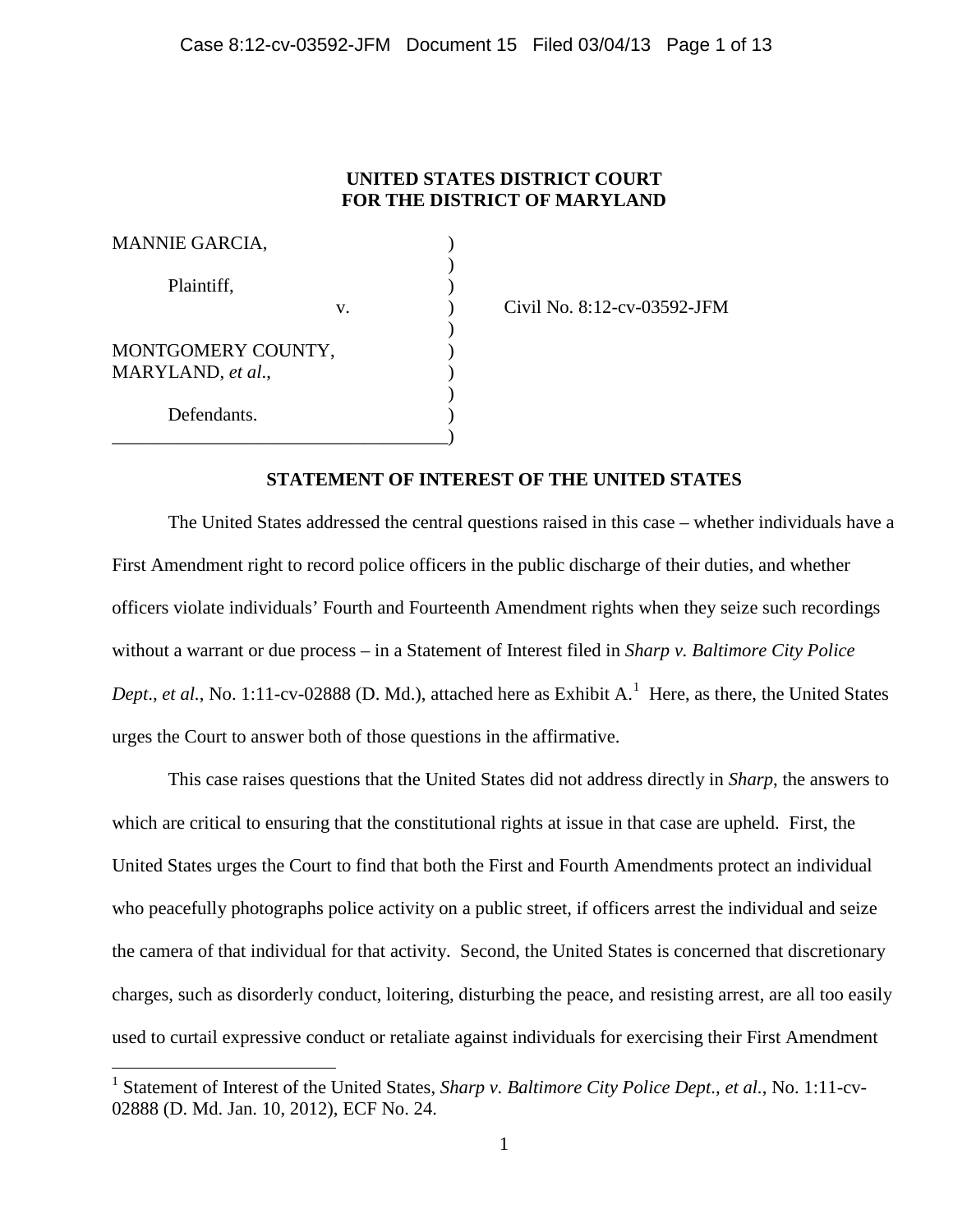#### Case 8:12-cv-03592-JFM Document 15 Filed 03/04/13 Page 2 of 13

rights. The United States believes that courts should view such charges skeptically to ensure that individuals' First Amendment rights are protected. Core First Amendment conduct, such as recording a police officer performing duties on a public street, cannot be the sole basis for such charges. Third, the First Amendment right to record police officers performing public duties extends to both the public and members of the media, and the Court should not make a distinction between the public's and the media's rights to record here. The derogation of these rights erodes public confidence in our police departments, decreases the accountability of our governmental officers, and conflicts with the liberties that the Constitution was designed to uphold.

The United States is charged with enforcing three federal civil rights statutes that prohibit state and local law enforcement agencies from engaging in conduct that deprives persons of their rights under the Constitution and laws of the United States. One of the provisions that the United States enforces is the police misconduct provision of the Violent Crime Control and Law Enforcement Act of 1994, 42 U.S.C. § 14141, which authorizes the Attorney General to file lawsuits seeking court orders to reform police departments engaging in a pattern or practice of violating individuals' federal rights. The United States also enforces the anti-discrimination provisions of the Omnibus Crime Control and Safe Streets Act of 1968 and Title VI of the Civil Rights Act of 1964. Together, these two provisions prohibit discrimination on the basis of race, color, sex, or national origin by police departments receiving federal funds. Because of these enforcement responsibilities, the United States has a strong interest in ensuring that individuals' constitutional rights are protected when they observe and document police carrying out their duties in a public setting. Accordingly, the United States files this Statement of Interest pursuant to 28 U.S.C. § 517.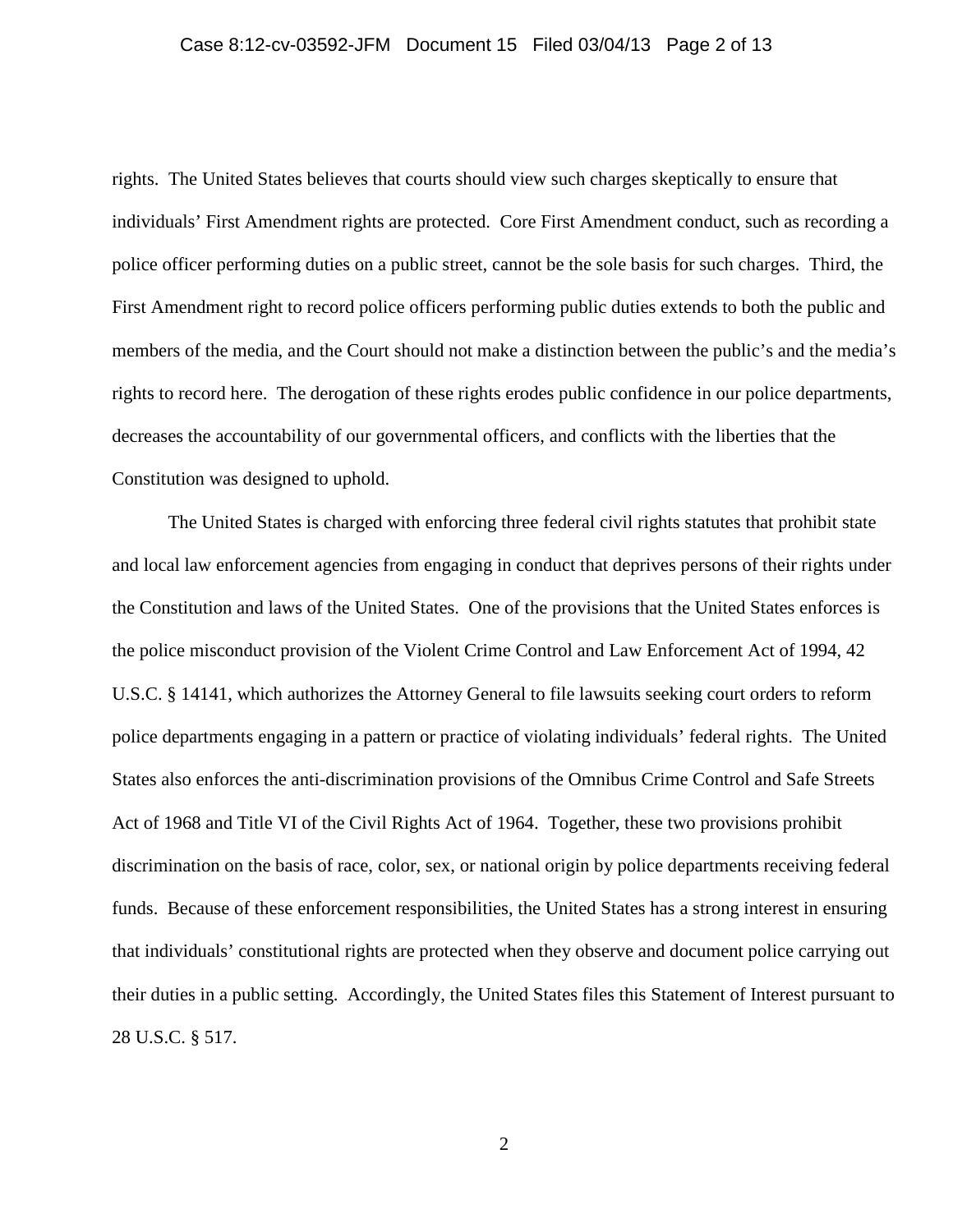### **FACTUAL AND PROCEDURAL BACKGROUND**

According to the Complaint, on June 6, 2011, Mr. Garcia observed Montgomery County Police Department ("MCPD") officers arresting two men and became concerned that the actions of the officers were inappropriate and might involve excessive force.<sup>[2](#page-2-0)</sup> Compl. at 4-5, ECF No. 1. He was on a public street when he observed the arrest. *Id*. As a journalist, Mr. Garcia took out his camera and began photographing the incident, initially from at least 30 feet away, and then from nearly 100 feet away after an officer flashed him with a spotlight. *Id*. at 5. He did not interfere with the police activity. *Id*. Other than clearly and audibly identifying himself as a member of the press, Mr. Garcia did not speak to the officers. *Id*.

One of the officers was visibly upset that Mr. Garcia was recording and shouted that Mr. Garcia was under arrest. *Id*. The officer placed Mr. Garcia in a choke hold and dragged him to the police cruiser. *Id*. The officer placed Mr. Garcia in handcuffs, seized his camera, and threw Mr. Garcia to the ground, injuring him. *Id*. at 5-6. Mr. Garcia did not resist his arrest. *Id.* at 6. While in the police car, Mr. Garcia observed the officer remove the battery and video card from his camera. *Id*. Mr. Garcia was charged with disorderly conduct. *Id*. at 7. Although his possessions were returned to him when he was released, his video card was never returned. *Id*. Following a bench trial in December 2011, Mr. Garcia was acquitted of the disorderly conduct charge. *Id*. at 8.

On December 7, 2012, Mr. Garcia filed a Complaint against Montgomery County, the Chief of MCPD, an MCPD Lieutenant, and three MCPD officers alleging violations of state law and rights protected by the First and Fourth Amendments to the Constitution. On February 1, 2013, the official

<span id="page-2-0"></span><sup>&</sup>lt;sup>2</sup> The United States assumes the facts presented in the Plaintiff's Complaint are true for the purposes of this Statement of Interest. *See Ashcroft v. Iqbal*, 556 U.S. 662, 678 (2009).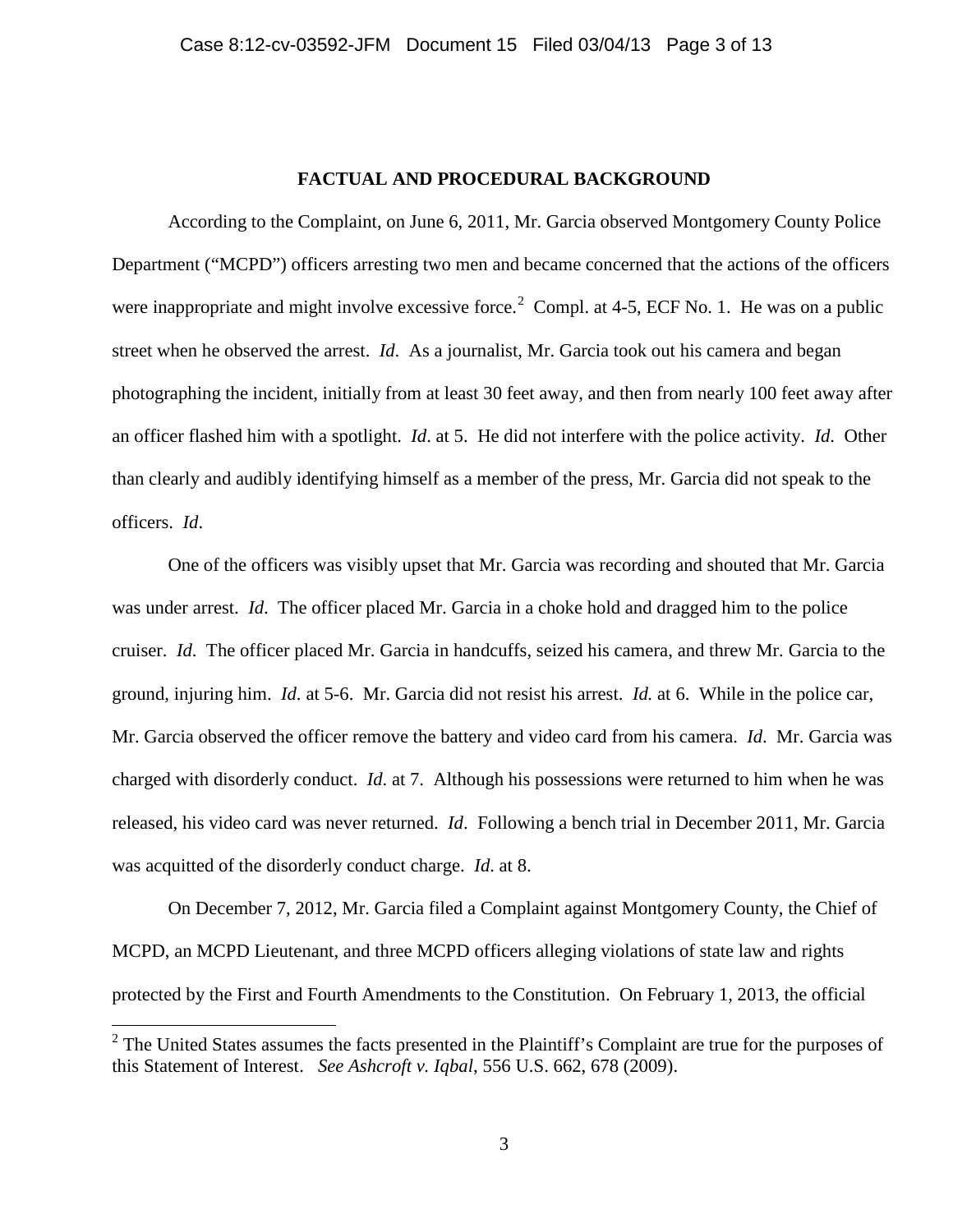capacity defendants ("Defendants") filed a Motion to Dismiss pursuant to Rule 12 of the Federal Rules of Civil Procedure.

#### **ARGUMENT**

The First, Fourth, and Fourteenth Amendments protect Mr. Garcia from the actions taken by MCPD officers in response to Mr. Garcia's recording of their actions, at least on the facts alleged in the Complaint. As the United States argued in *Sharp*, recording police officers in the public discharge of their duties is protected First Amendment activity, and officers violate individuals' Fourth and Fourteenth Amendment rights when they seize such recordings without a warrant or due process, except in exigent circumstances not present here.

Because recording police officers in the public discharge of their duties is protected speech, when a person is arrested for recording police officers in a public place, both the First and Fourth Amendments are implicated. Arrests involving such activity should receive the highest level of scrutiny, particularly if the charges involved are highly discretionary, such as disorderly conduct or loitering. And the protections afforded by the First and Fourth Amendments in this context extend not only to members of the press, but also to the general public. Because Defendants' Motion to Dismiss does not adequately recognize these constitutional protections, the Motion to Dismiss should be denied.<sup>[3](#page-3-0)</sup>

## **I. The First Amendment Protects Photographing Police Activity That Occurs in Public**

It is now settled law that the First Amendment protects individuals who photograph or otherwise record officers engaging in police activity in a public place. Here, Mr. Garcia alleges that he was

<span id="page-3-0"></span><sup>&</sup>lt;sup>3</sup> The Defendants make numerous arguments in their Motion to Dismiss, many of which do not implicate the United States' interests. In this Statement of Interest, the United States addresses only those arguments that pertain to its enforcement responsibilities under the Violent Crime Control and Law Enforcement Act of 1994, 42 U.S.C. § 14141, the Omnibus Crime Control and Safe Streets Act of 1968, and Title VI of the Civil Rights Act of 1964.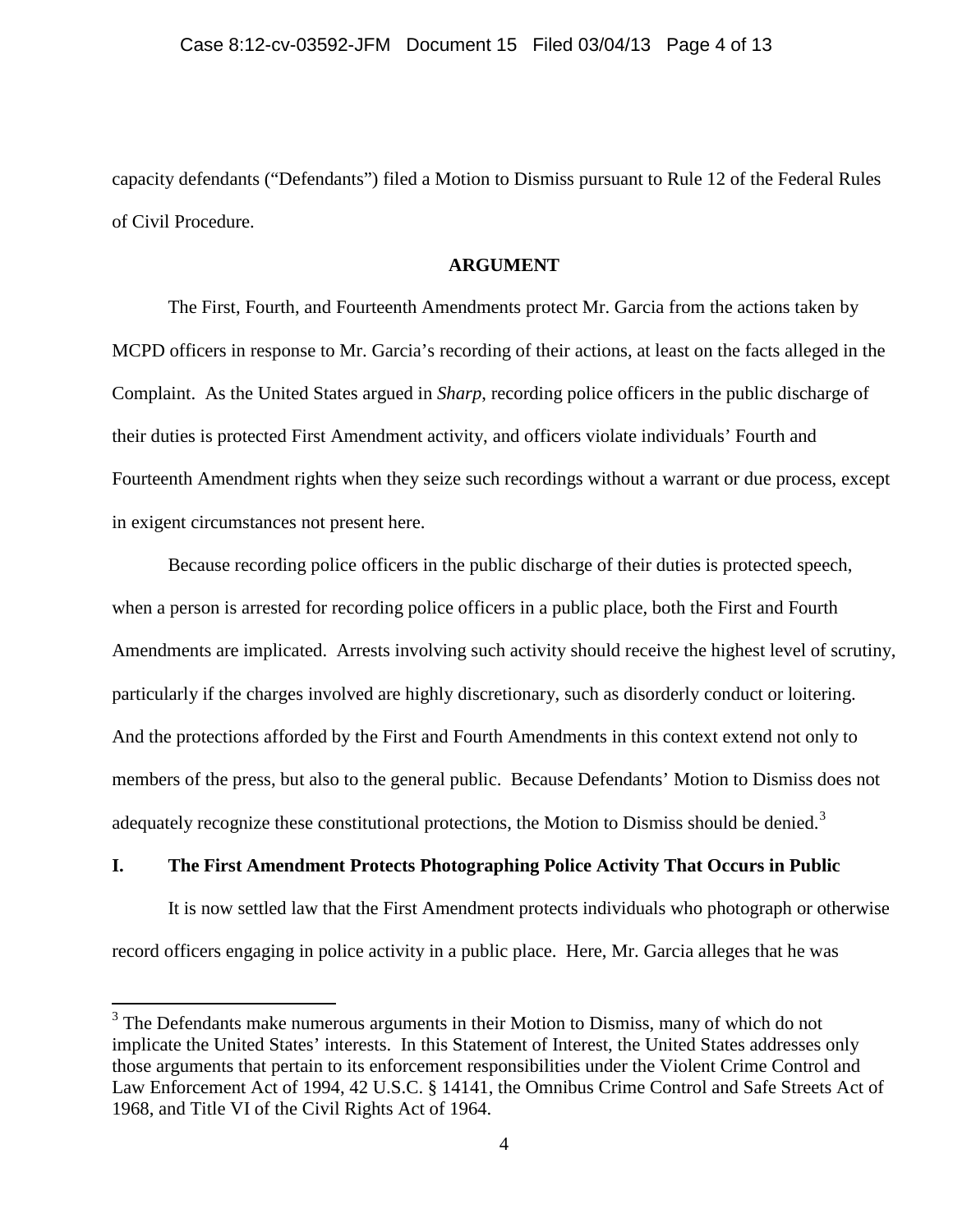peacefully photographing what he perceived to be police officers using excessive force on a public street. If true, and we must assume that it is for the purposes of a motion to dismiss, this conduct is unquestionably protected by the First Amendment. Both the location of Mr. Garcia's photography, a public street, and the content of his photography, speech alleging government misconduct, lie at the center of the First Amendment. By forcibly arresting Mr. Garcia and seizing his camera, Defendants stopped Mr. Garcia from photographing a matter of public interest and prevented him from distributing those photographs to the public. Yet, Defendants argue that the First Amendment does not protect individuals from such police action and the only "real alleged Constitutional violation" lies under the Fourth Amendment.<sup>[4](#page-4-0)</sup> Defendants further allege that the officer's "alleged seizure of the memory card is not a First Amendment violation." *Id*. These arguments underestimate the breadth of the First Amendment's protections.

### **A. The First Amendment Is Implicated When a Person Is Arrested for Recording Public Police Activity**

Contrary to Defendants' assertions, the First Amendment is implicated when police arrest and seize the camera of a person recording police activity in a public place. As alleged in the Complaint, Mr. Garcia recorded officers in a public place. He photographed officers engaged in their duties on a public street, "the archetype of a traditional public forum." *Frisby v. Schultz*, 487 U.S. 474, 480 (1988). Public streets "have immemorially been held in trust for the use of the public, and, time out of mind, have been used for purposes of assembly, communicating thoughts between citizens, and discussing public questions." *Perry Educ. Ass'n v. Perry Local Educators' Ass'n*, 460 U.S. 37, 45 (1983) (citation omitted); *accord Warren v. Fairfax Cnty.*, 196 F.3d 186, 191 (4th Cir. 1999) ("[A] court can generally

 $\overline{a}$ 

<span id="page-4-0"></span><sup>4</sup> *See* Defendants' Amended Motion to Dismiss/Partially Dismiss Counts I, II, III, IV, V, VI and VII of Plaintiff's Complaint and For Other Relief (hereinafter "Def.'s Mot. Dismiss"), ECF No. 11 at 21.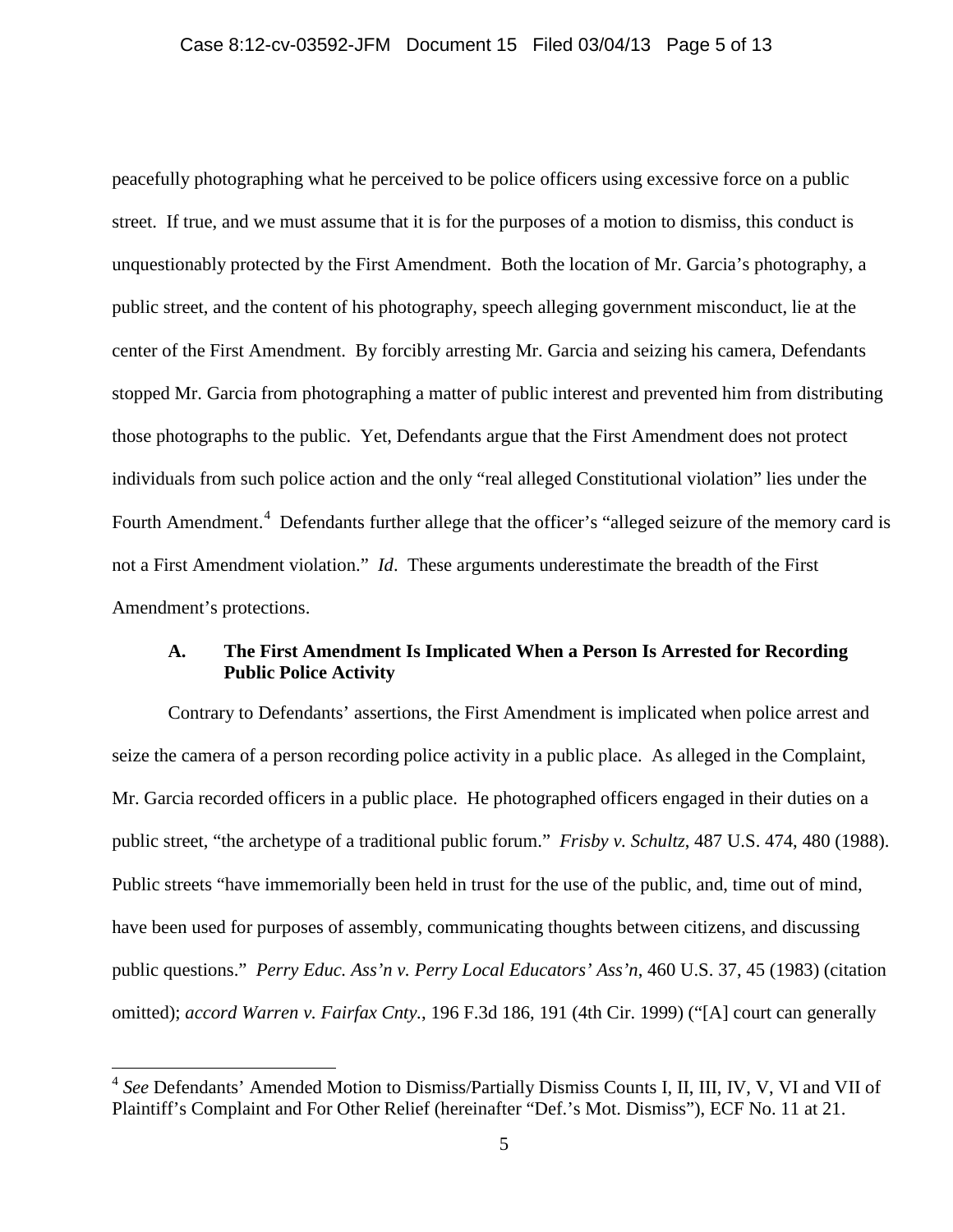#### Case 8:12-cv-03592-JFM Document 15 Filed 03/04/13 Page 6 of 13

treat a street, sidewalk, or park as a traditional public forum without making a 'particularized inquiry.'"). Accordingly, "members of the public retain strong free speech rights when they venture into public streets and parks," and "government entities are strictly limited in their ability to regulate private speech in such traditional public fora." [5](#page-5-0) *Pleasant Grove City, Utah v. Summum*, 555 U.S. 460, 469 (2009) (citation omitted).

The First Amendment is implicated by Mr. Garcia's arrest not only because of where Mr. Garcia was recording, but also because of the nature of the speech he was engaged in. The type of speech at issue here – alleged government misconduct – "has traditionally been recognized as lying at the core of the First Amendment." *Butterworth v. Smith*, 494 U.S. 624, 632 (1990); *Gentile v. State Bar of Nev.*, 501 U.S. 1030, 1034 (1991) ("There is no question that speech critical of the exercise of the State's power lies at the very center of the First Amendment."). The protection offered by the First Amendment is not diminished when that speech is communicated through a camera lens or recording device. *See Am. Civil Liberties Union of Ill. v. Alvarez*, 679 F.3d 583, 595 (7th Cr. 2012) ("Audio and audiovisual recording are media of expression . . . included within the free speech and free press guaranty of the First and Fourteenth Amendments.") (citation omitted); *Glik v. Cunniffe*, 655 F.3d 78, 82 (1st Cir. 2011) (recognizing First Amendment right to "videotape police carrying out their duties."); *Smith v. Cumming*, 212 F.3d 1332, 1333 (11th Cir. 2000) (recognizing a First Amendment right to record police conduct); *Fordyce v. City of Seattle*, 55 F.3d 436, 439 (9th Cir. 1995) (same). While the right to record police activity is generally subject to reasonable time, manner, and place restraints, *see, e.g.*, *Kelly v. Borough* 

 $\overline{a}$ 

<span id="page-5-0"></span><sup>5</sup> This statement does not address First Amendment rights in non-public and limited public forums. *See Am. Civil Liberties Union v. Mote*, 423 F.3d 438, 443 (4th Cir. 2005) ("[A] non-public forum is one that has not traditionally been open to the public, where opening it to expressive conduct would somehow interfere with the objective use and purpose to which the property has been dedicated.") (citation omitted); *id*. (A limited public forum "is one that is not traditionally public, but the government has purposefully opened to the public, or some segment of the public, for expressive activity.").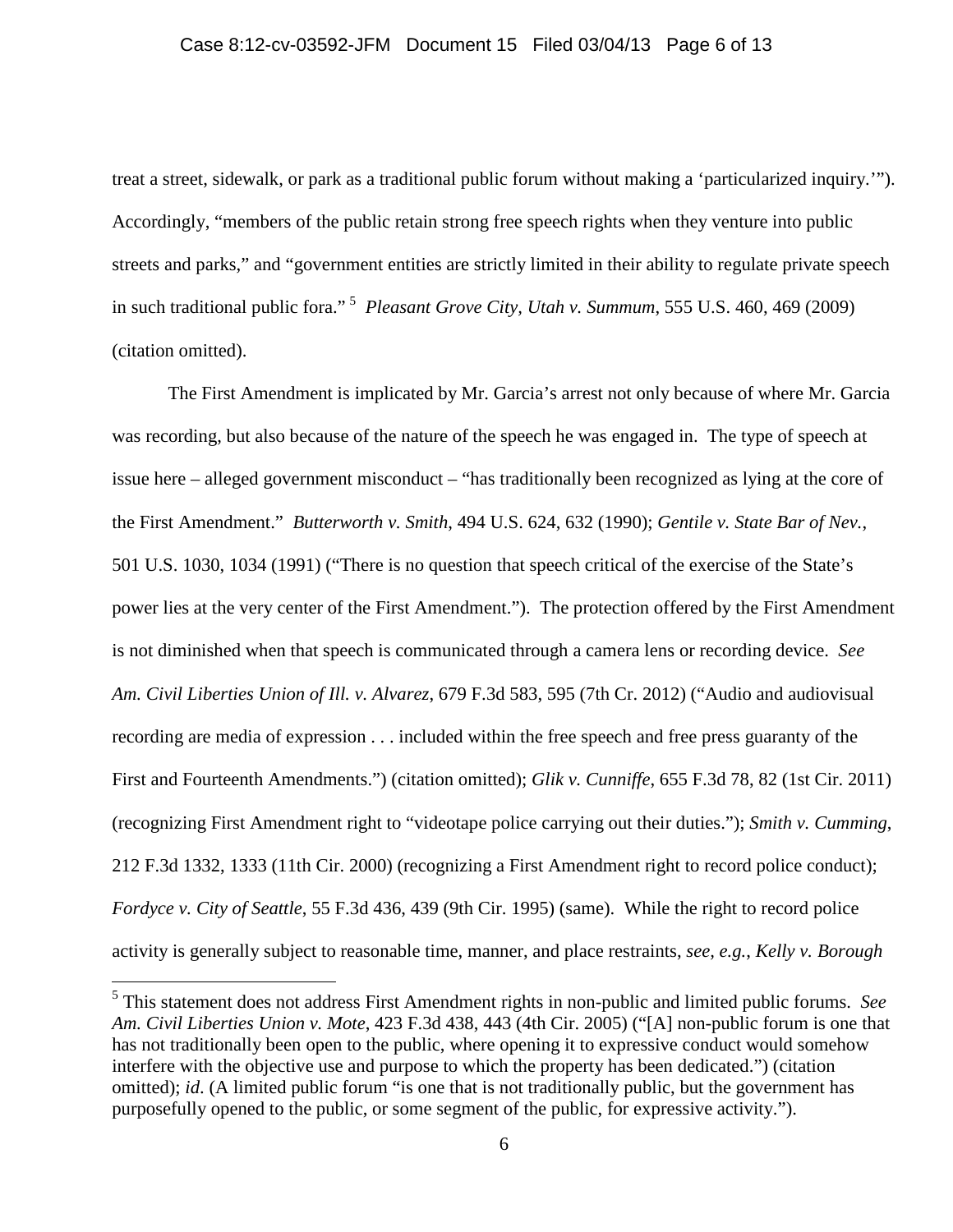### Case 8:12-cv-03592-JFM Document 15 Filed 03/04/13 Page 7 of 13

*of Carlisle*, 622 F.3d 248, 262 (3d Cir. 2010), the conduct that Mr. Garcia engaged in – "peaceful recording of an arrest in a public space that does not interfere with the police officers' performance of their duties," is conduct "not reasonably subject to limitation." *Glik*, 655 F.3d at 84.

Accordingly, Defendants' position that the officers' arrest of Mr. Garcia and seizure of his camera only implicates the Fourth Amendment is untenable. The reach of the First Amendment's protection extends beyond the right to gather information critical of public officials – it also prohibits government officials from "punish[ing] the dissemination of information relating to alleged governmental misconduct." *Gentile*, 501 *U.S.* at 1034-35 (Kennedy, J.). When police officers seize materials in order to suppress the distribution of information critical of their actions, "the seizure clearly contravene[s] the most elemental tenets of First Amendment law." *Rossignol v. Voorhaar*, 316 F.3d 516, 521 (4th Cir. 2003) (deputies violated First Amendment by suppressing distribution of newspaper critical of Sheriff's department). For decades, the Supreme Court has recognized that government action intended to prevent the dissemination of information critical of public officials, including police officers, constitutes an invalid prior restraint on the exercise of First Amendment rights. *See, e.g.*, *Near v. Minnesota*, 283 U.S. 697 (1931) (finding that statute prohibiting the publication of articles critical of law enforcement officers was an unlawful prior restraint on First Amendment rights); *Rossignol*, 316 F.3d at 522 (By "intentionally suppress[ing] the dissemination of plaintiffs' political ideas on the basis of their viewpoint . . . before the critical commentary ever reached the eyes of readers," Defendants' "conduct met the classic definition of a prior restraint."). That MCPD officers seized a camera and video card and not a publication does not diminish the significance of the First Amendment violation. "Seizure of [a] camera and film is at least as effective a prior restraint—if not more so—as . . . an injunction against publication." *Channel 10, Inc. v. Gunnarson*, 337 F. Supp. 634, 637 (D. Minn. 1972);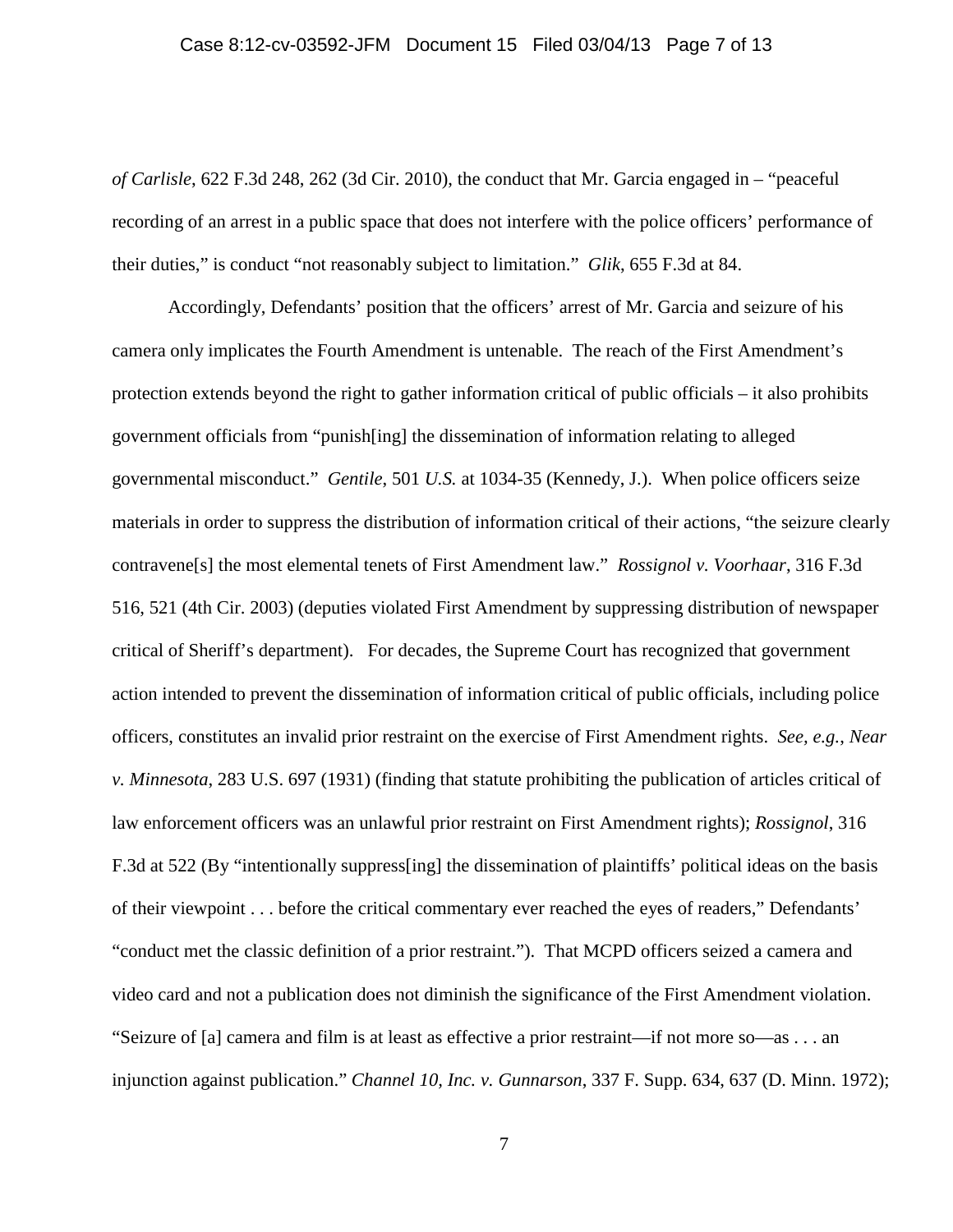*see also Robinson v. Fetterman*, 378 F. Supp. 2d 534, 541 (E.D. Pa. 2005) ("[T]o the extent that the troopers were restraining Robinson from making any future videotapes and from publicizing or publishing what he had filmed, the defendants' conduct clearly amounted to an unlawful prior restraint upon his protected speech."). For these reasons, Mr. Garcia's claims under the First Amendment should not be dismissed.

### **B. Mr. Garcia May Bring Claims Under Both the First and Fourth Amendments**

To the extent that Defendants argue that Mr. Garcia must choose between two applicable constitutional provisions, this position is inaccurate. The Supreme Court "has never held that one specific constitutional clause gives way to another equally specific clause when their domains overlap." *Presley v. City of Charlottesville*, 464 F.3d 480, 485 (4th Cir. 2006); *United States v. James Daniel Good Real Prop.*, 510 U.S. 43, 49 (1993) ("We have rejected the view that the applicability of one constitutional amendment pre-empts the guarantees of another."). Where a "wrong[] affect[s] more than a single right," courts are not charged with "identifying . . . the claim's 'dominant' character," but instead "must examine each constitutional provision in turn." *Soldal v. Cook Cnty., Ill.*, 506 U.S. 56, 70 (1992). Because the facts alleged in Mr. Garcia's Complaint involve potential violations of both the First and Fourth Amendments, he may bring claims under both, and he need not choose between the protections afforded by them.

#### **II. Discretionary Charges May Not Be Used To Chill Protected Speech Activity**

Because recording public police activity is protected by the First Amendment, courts have viewed and should view discretionary charges brought against individuals engaged in protected speech with considerable skepticism. Several cases that have arisen recently regarding the recording of public police activity have involved discretionary charges such as disorderly conduct, loitering, disturbing the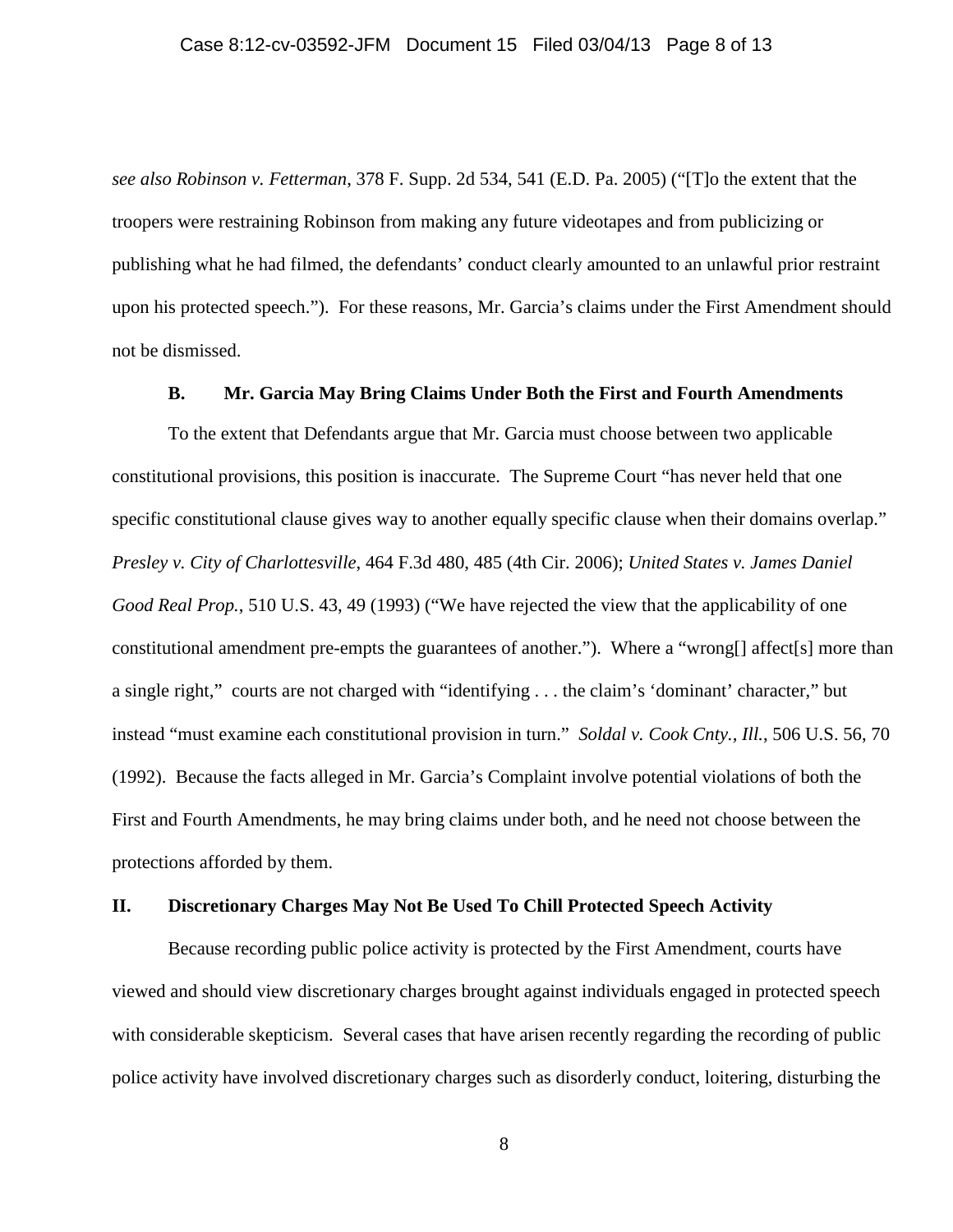# Case 8:12-cv-03592-JFM Document 15 Filed 03/04/13 Page 9 of 13

peace, and resisting arrest, being brought against the person engaged in the recording. *See, e.g., Glik*, 655 F.3d at 80 ("[T]he Boston Municipal Court disposed of the remaining two charges for disturbance of the peace and violation of the wiretap statute. With regard to the former, the court noted that the fact that the 'officers were unhappy they were being recorded during an arrest . . . does not make a lawful exercise of a First Amendment right a crime.'"); *Datz v. Milton*, No. 2:12-cv-01770 (E.D.N.Y.) (Plaintiff was charged with obstructing government administration); *Montgomery v. City of Philadelphia*, No. 2:2013-cv-00256 (E.D. Pa.) (Plaintiff was charged with disorderly conduct); *see also* Justin Fenton, *In Federal Hill, Citizens Allowed to Record Police – But Then There's Loitering*, The Baltimore Sun, Feb. 11, 2012 (officer instructing a citizen-recorder that he would face loitering charges if he failed to move away from the scene of an arrest). Use of such charges against individuals recording public police activity chills protected First Amendment speech.

Here, the Complaint alleges that Mr. Garcia was arrested for disorderly conduct solely because he photographed what he believed to be officers engaging in excessive force. If true, this arrest violates both the First and Fourth Amendments. Courts have routinely rejected officers' attempts to criminalize protected speech through the use of charges that rely heavily on the discretion of the arresting officer on both First and Fourth Amendment grounds. *See Norwell v. City of Cincinnati*, 414 U.S. 14, 16 (1973) (reversing disorderly conduct conviction where petitioner "nonprovocatively voic[ed] his objection to what he obviously felt was a highly questionable detention by a police officer"); *Swartz v. Insogna*, 704 F.3d 105, 110-11 (2d Cir. 2013) (no probable cause for disorderly conduct arrest where plaintiff's statements and gesture critical of the police were protected speech); *Wilson v. Kittoe*, 337 F.3d 392, 401 (4th Cir. 2003) ("While it may be inconvenient to a police officer for a neighbor to stand nearby and watch from his driveway as the officer works, inconvenience cannot, taken alone, justify an arrest under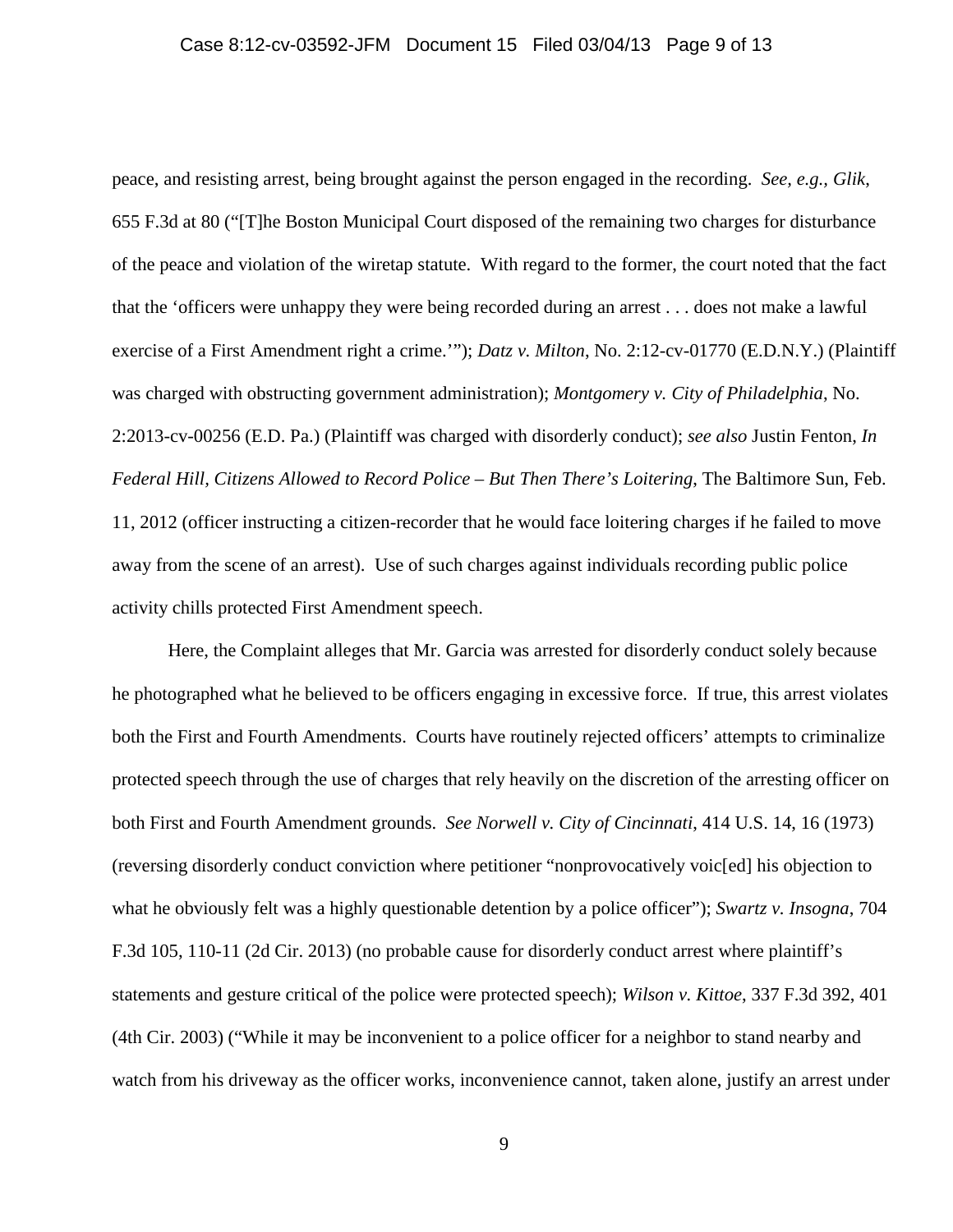### Case 8:12-cv-03592-JFM Document 15 Filed 03/04/13 Page 10 of 13

the Obstruction Statute."); *Payne v. Pauley*, 337 F.3d 767, 777 (7th Cir. 2003) (finding that "arguing with a police officer, even if done loudly, or with profane or offensive language, will not in and of itself constitute disorderly conduct"); *Johnson v. Campbell*, 332 F.3d 199, 213 (3d Cir. 2003) (disorderly conduct arrest not supported by probable cause where plaintiff's "words [to officer] were unpleasant, insulting, and possibly unwise" but were protected by the First Amendment); *Gainor v. Rogers*, 973 F.2d 1379, 1387-88 (8th Cir. 1992) (disorderly conduct arrest not supported by probable cause where plaintiff was "merely exercising his First Amendment rights" when he expressed a religious message and challenged police officers' actions); *see also Cox v. City of Charleston, SC*, 416 F.3d 281, 286 (4th Cir. 2005) (finding disorderedly conduct statute violated First Amendment where individuals' "expression does nothing to disturb the peace, block the sidewalk, or interfere with traffic," yet "the Ordinance renders it criminal").

 These decisions are based, in part, on the premise that "[p]olice officers must be more thick skinned than the ordinary citizen and must exercise restraint in dealing with the public" and "must not conceive that every threatening or insulting word, gesture, or motion amounts to disorderly conduct." *Payne v. Pauley*, 337 F.3d at 777 (citation omitted). *See also City of Houston, Tex. v. Hill*, 482 U.S. 451, 462 (1987) (citing *Lewis v. City of New Orleans*, 415 U.S. 130, 135 (1974) (Powell, J., concurring) ("[A] properly trained officer may reasonably be expected to 'exercise a higher degree of restraint' than the average citizen.")). Indeed, police officers have a duty to ensure that the First Amendment is upheld and protected speech is not curtailed.

To be sure, individuals may not use the guise of engaging in protected First Amendment speech in an effort to interfere with police activity. *See Colten v. Commonwealth of Kentucky*, 407 U.S. 104 (1972) (individual's speech not protected by the First Amendment where individual persistently tried to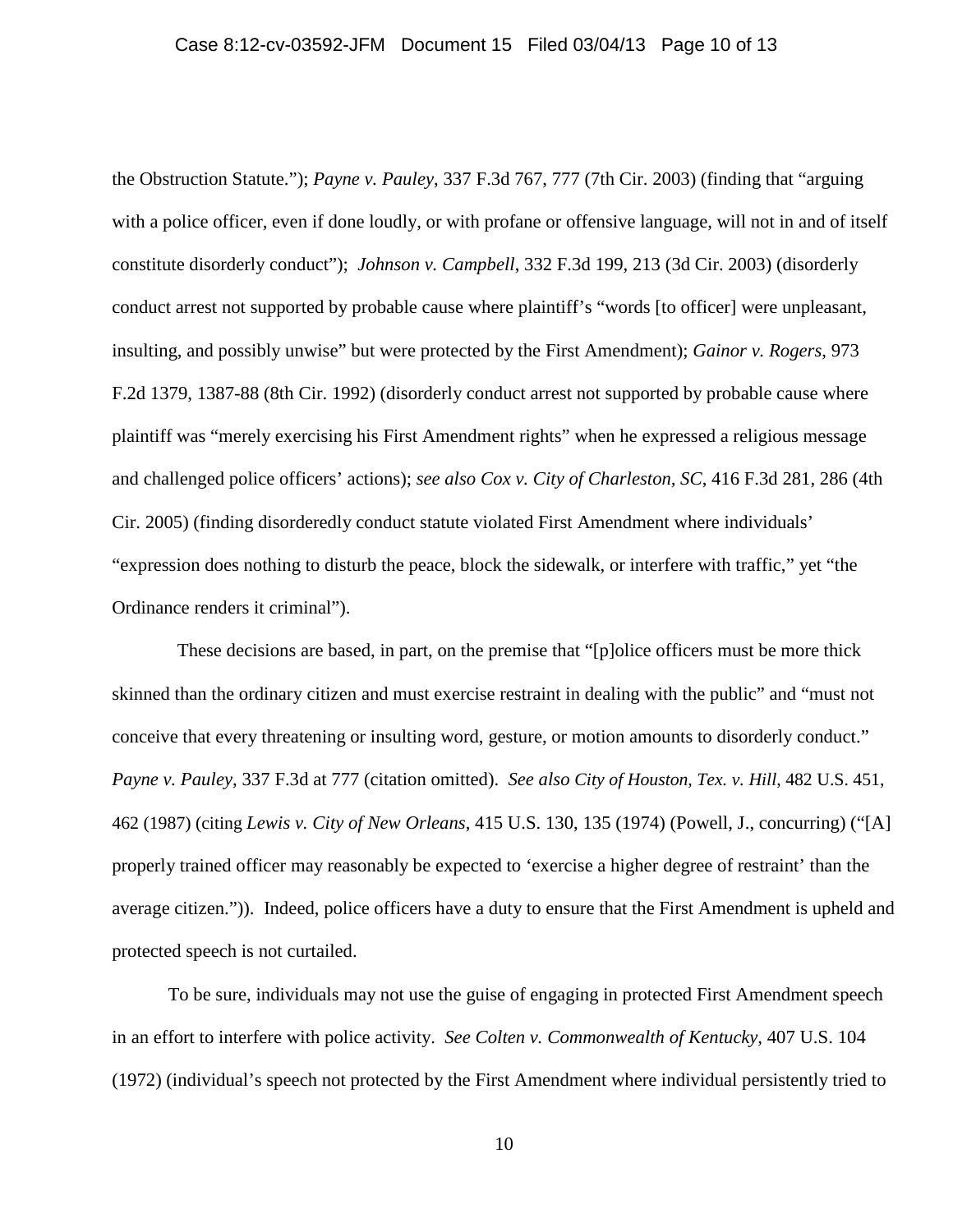engage an officer in conversation while the officer was issuing a summons to a third party on a congested roadside and refused to depart the scene after at least eight requests from officers); *King v. Ambs*, 519 F.3d 607 (6th Cir. 2008) (individual was not engaged in protected speech when he repeatedly instructed a witness being questioned by a police officer not to respond to questions). But there are no facts alleged in the Complaint that suggest that Mr. Garcia interfered with the MCPD officers during the course of their arrest of the other individuals. He merely recorded their activity from a considerable distance, and backed even further away when he thought the officers may be bothered by his presence. In doing so, Mr. Garcia's actions were entirely consistent with the guidelines the United States provided to Baltimore City Police Department in *Sharp*. *See* Letter from Jonathan M. Smith to Mark H. Grimes and Mary E. Borja ("BPD Letter") at 5-7 (May 14, 2012) (describing how officers should instruct individuals to a less-intrusive place where they can continue recording) (attached here as Exhibit B). There are no facts alleged in the Complaint that suggest that Mr. Garcia was arrested for anything other than recording the MCPD officers making an arrest, which is protected under both the First and Fourth Amendments.

### **III. Members of the Public and the Media Are Both Entitled to Protection Under the First Amendment**

 The First Amendment protections afforded members of the public and press when recording public police activity are coextensive. As the Supreme Court established more than thirty years ago, "the press does not have a monopoly on either the First Amendment or the ability to enlighten." *First Nat. Bank of Boston v. Bellotti*, 435 U.S. 765, 782 (1978). Although Mr. Garcia alleges facts here that show that he is a member of the press, this makes no difference to the analysis under the First Amendment. *See* BPD Letter at 10-11.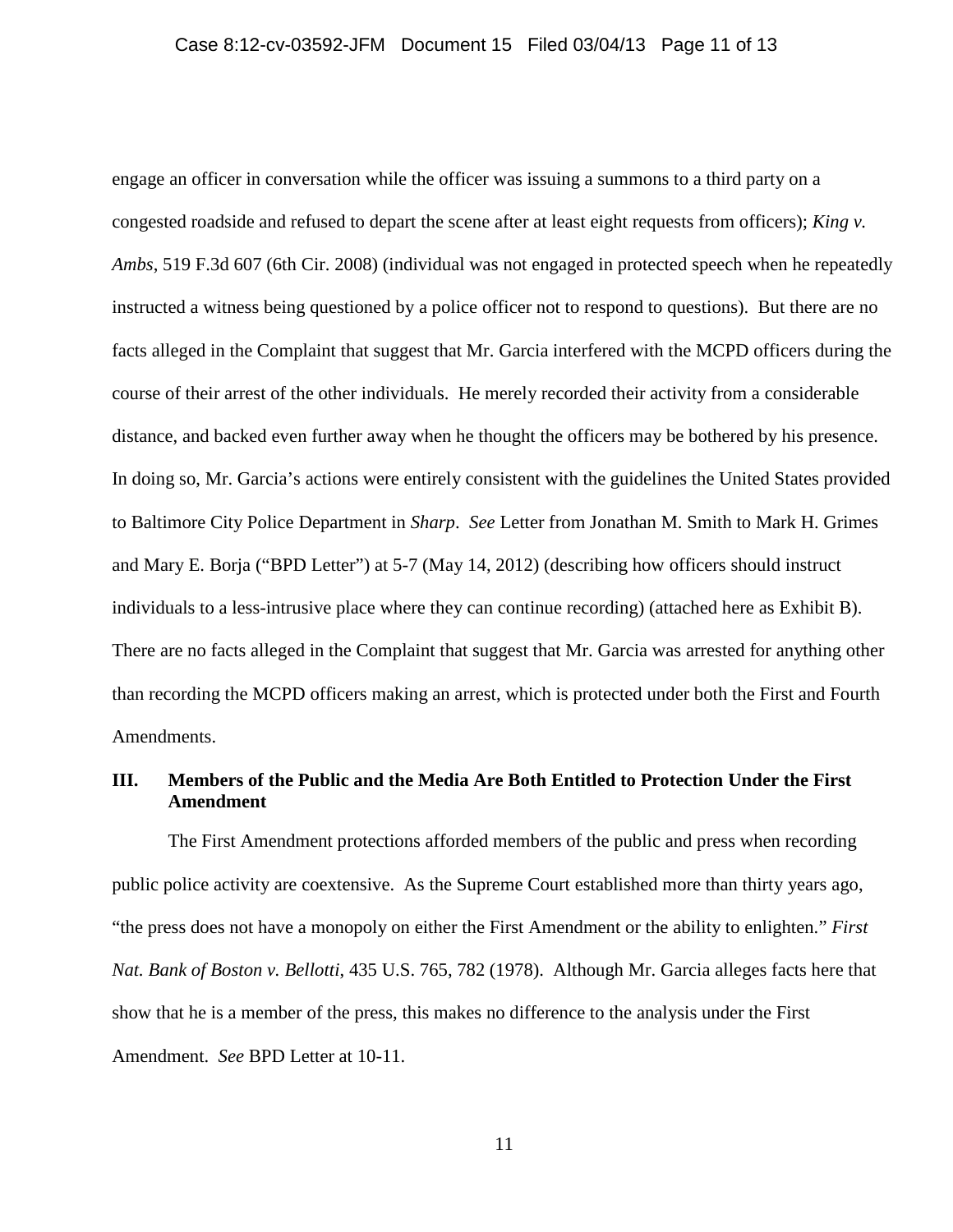In his Complaint, Mr. Garcia alludes to his status as a photojournalist and credentialed member of the news media. Compl. at 5. He alleges that MCPD's policy on Police/Media Relations should have governed how MCPD handled the incident, and thus the officers on the scene should have treated Mr. Garcia "as 'invited guest,' as the policy requires." Compl. at 8. While Mr. Garcia's status as a journalist and the existence of MCPD's media relations policy may be applicable to Mr. Garcia's claim that Montgomery County has a custom or practice of preventing members of the media from recording police activity and fails to train MCPD officers on its media policy, it is not relevant to the constitutional analysis. As the First Circuit stated in upholding a private individual's right to record the police, "[t]he First Amendment right to gather news is . . . not one that inures solely to the benefit of the news media; rather, the public's right of access to information is coextensive with that of the press." *Glik*, 655 F.3d at 83 (citing *Houchins v. KQED, Inc.*, 438 U.S. 11, 16 (1978) (Stewart, J., concurring)). "[T]he newsgathering protections of the First Amendment cannot turn on professional credentials or status." *Id.* at 84; *see also Alvarez*, 679 F.3d at 597-98 (noting that the Supreme Court "declined to fashion a special journalists' privilege" in *Branzburg v. Hayes*, 408 U.S. 665, 681 (1972) and holding that audio recordings of police officers by private individuals are entitled to First Amendment protections).

 Courts have long held that recordings made by private citizens of police conduct or other items of public interest are entitled to First Amendment protection. *See, e.g.*, *Glik*, 655 F.3d at 84-85 (finding First Amendment right to record "clearly established"); *Smith*, 212 F.3d at 1333; *Fordyce*, 55 F.3d at 439; *Blackston v. Alabama*, 30 F.3d 117, 120-21 (11th Cir. 1994); *Lambert v. Polk Cnty.*, 723 F. Supp. 128, 133 (S.D. Iowa 1989). Similarly, the Supreme Court has established that journalists are not entitled to greater First Amendment protections than private individuals. *See,e.g.*, *Nixon v. Warner Comm., Inc.*, 435 U.S. 589, 608-09 (1978) ("The First Amendment generally grants the press no right to information